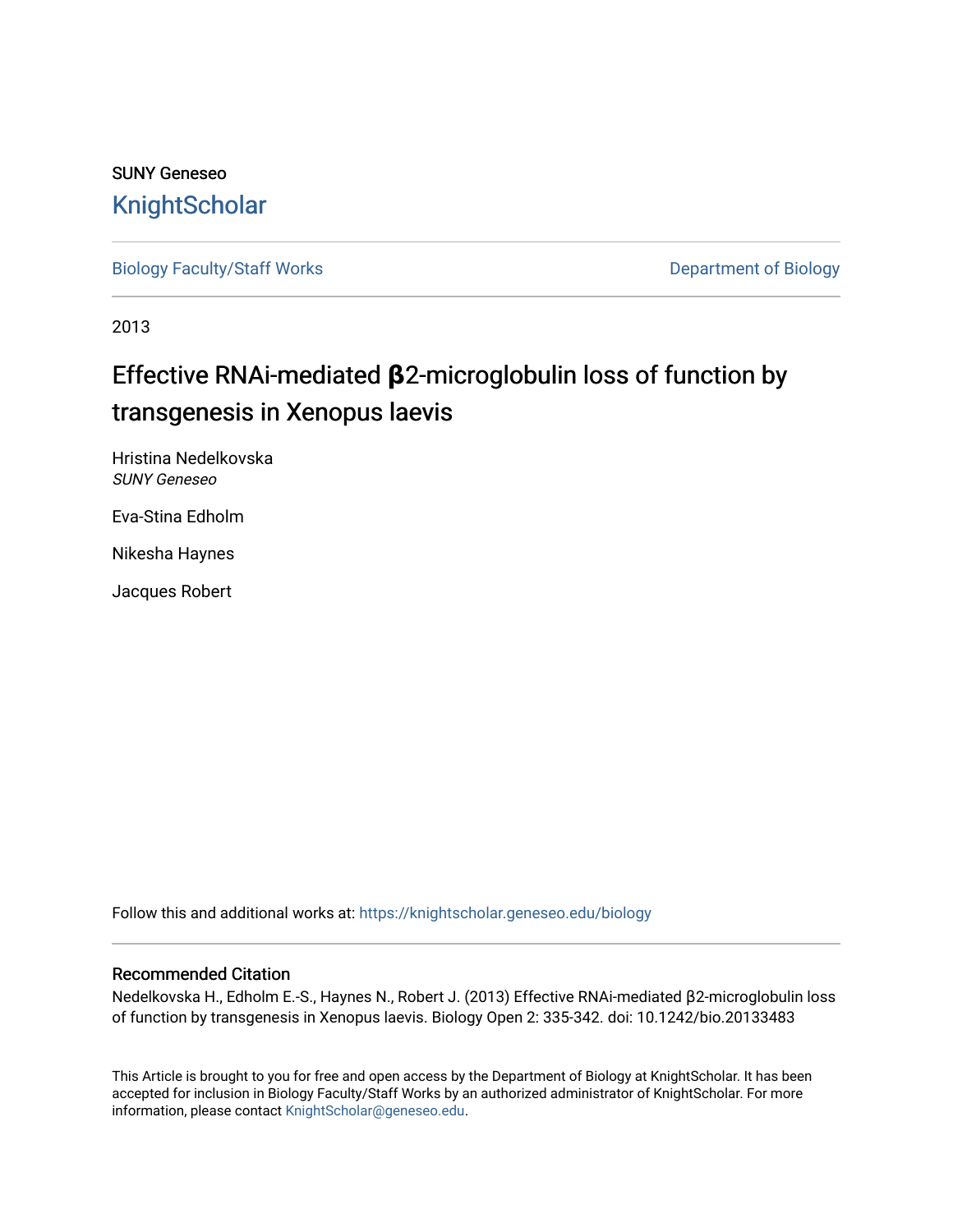# Effective RNAi-mediated  $\beta$ 2-microglobulin loss of function by transgenesis in Xenopus laevis

## Hristina Nedelkovska, Eva-Stina Edholm, Nikesha Haynes and Jacques Robert\*

Department of Microbiology and Immunology, University of Rochester Medical Center, Rochester, NY 14642, USA \*Author for correspondence ([Jacques\\_Robert@urmc.rochester.edu\)](mailto:Jacques_Robert@urmc.rochester.edu)

Biology Open 2, 335–342 doi: 10.1242/bio.20133483 Received 31st October 2012 Accepted 12th December 2012

## Summary

To impair MHC class I (class I) function in vivo in the amphibian Xenopus, we developed an effective reverse genetic loss of function approach by combining I-SceI meganucleasemediated transgenesis with RNAi technology. We generated transgenic outbred X. laevis and isogenetic laevis/gilli cloned lines with stably silenced expression of  $\beta$ 2-microglobulin (b2m) critical for class I function. Transgenic  $F_1$  frogs exhibited decreased surface class I expression on erythrocytes and lymphocytes, decreased frequency of peripheral CD8 T cells and impaired CD8 T cell-mediated skin allograft rejection. Additionally, b2m knockdown increased susceptibility to viral

## Introduction

The amphibian Xenopus laevis has long been the ectothermic vertebrate species of choice for studying the ontogeny and phylogeny of the complex immune system. In particular, the evolutionary distance of *X. laevis* from mammals permits distinguishing speciesspecific adaptations from more conserved features of the immune system. Recent progress in genomics and reverse genetics of this species and its sister species  $X$ . tropicalis has further empowered this animal model. In particular, several new efficient transgenesis techniques have opened the way to develop reverse genetic approaches to assess gene function in vivo [\(Chesneau et al., 2008\)](#page-7-0). Owing to our previous success in stably silencing immunologically relevant genes in Xenopus cell lines ([Goyos et al., 2007\)](#page-8-0), we thought it would be valuable to expand the potential of the loss of function approach in Xenopus by combining RNA intereference with I-SceI meganuclease-mediated transgenesis. We have recently adapted this method to isogenetic laevis/gilli (LG) clones of Xenopus ([Nedelkovska and Robert, 2012\)](#page-8-0). These LG clones are interspecies hybrids between X. laevis and X. gilli, whose progenies are generated by gynogenesis using UV irradiated spermatozoids that activate diploid LG eggs without contributing any genetic material [\(Kobel](#page-8-0) [and Du Pasquier, 1975](#page-8-0)).

LG clones such as LG-6 and LG-15 that share the same MHC haplotype (a/c) but differ at multiple minor H loci have been instrumental to establish the antigen-specificity and MHC class Irestriction of CD8 T cells in Xenopus, as well as to establish the critical involvement of CD8 T cells in viral immunity and skin graft rejection [\(Robert et al., 2002](#page-8-0)). These and other studies have demonstrated the high degree of structural and functional conservation of the immune system between amphibians and mammals ([Robert and Ohta, 2009\)](#page-8-0). In contrast to mammals, however, the Xenopus immune system undergoes striking infection of  $F_0$  transgenic larvae. This loss of function strategy offers new avenues for studying ontogeny of immunity and other developmental processes in Xenopus.

- 2013. Published by The Company of Biologists Ltd. This is an Open Access article distributed under the terms of the Creative Commons Attribution Non-Commercial Share Alike License ([http://creativecommons.org/licenses/by-nc-sa/3.0\)](http://creativecommons.org/licenses/by-nc-sa/3.0).

Key words: Amphibian, Immunology, I-SceI meganuclease, RNA interference, MHC class I, T cell development

developmental changes twice during its life: first during embryogenesis, and then again during the transition from larva to adult ([Flajnik and Kasahara, 2001](#page-8-0)). Specifically, the Xenopus thymus is initially colonized by embryonic stem cells a few days after fertilization [\(Flajnik et al., 1984; Kau and Turpen, 1983](#page-8-0)). During metamorphosis, the thymus loses more than 90% of its lymphocytes [\(Du Pasquier and Weiss, 1973\)](#page-8-0). This loss is followed by a second wave of stem cell immigration ([Bechtold et al., 1992](#page-7-0)). Additionally, the MHC class I gene is differentially regulated during metamorphosis. In fact, the larval stage of *Xenopus* presents an intriguing immunological enigma, since despite the lack of classical MHC class Ia (class Ia) protein expression until metamorphosis, the tadpole is immunocompetent and possesses CD8 T cells. Comparatively in humans, MHC class Ia deficiency results in severe autoimmunity and/or death. While it is still unclear which ligands are involved in the education and restriction of larval CD8 T cells, certain non-classical MHC class Ib (class Ib) genes are expressed very early in tadpoles, thus representing good candidates for this process. Class Ib genes encode proteins structurally similar to class Ia but usually displaying limited tissue distribution, low polymorphism, and relatively lower levels of cell surface expression [\(Gleimer and Parham, 2003; Hofstetter](#page-8-0) [et al., 2011](#page-8-0)). An additional common thread between class Ia and class Ib molecules is their critical interaction with the  $\beta$ 2microglobulin  $(\beta2-m)$  molecule for efficient cell surface expression ([Hofstetter et al., 2011](#page-8-0); [Ulbrecht et al., 1999](#page-8-0)). Accordingly, to investigate the respective role of class Ia and class Ib molecules in CD8 T cell development, and concomitantly optimize a suitable reverse genetic methodology for Xenopus, we focused on the role of  $\beta$ 2-m.

As alluded to, in mammals  $\beta$ 2-m is a critical component of the MHC class I molecule [\(Solheim, 1999\)](#page-8-0). Efficient cell surface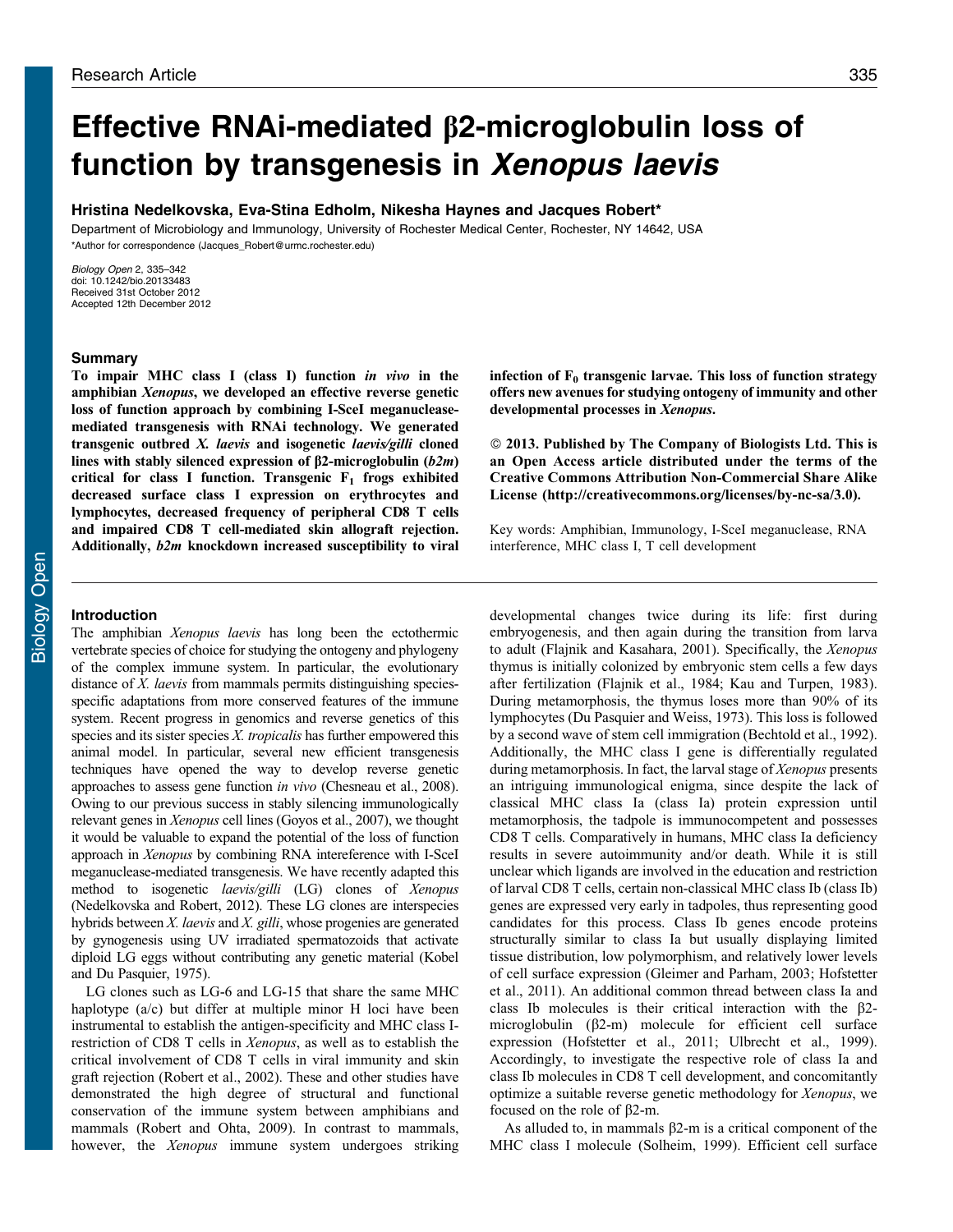expression of class Ia molecules require binding of 8–10 amino acid peptides as well as the non-covalent association with  $\beta$ 2-m in the endoplasmic reticulum [\(Das and Janeway, 1999](#page-8-0); [Vugmeyster et al., 1998](#page-8-0)).  $\beta$ 2-m also associates with several class Ib molecules (e.g. CD1, Qa, HLA E). The function of  $\beta$ 2-m has been investigated in mice models deficient for  $b2m$ . In the absence of  $\beta$ 2-m molecule, the class I peptide binding groove is unstable and very limited amount of class I molecules, mostly empty of peptides, is expressed at the cell surface. Such impairment of class I surface expression and function in turn result in severe defects in intrathymic CD8 T cell differentiation and in peripheral immune function ([Koller et al., 1990; Zijlstra et](#page-8-0) [al., 1990\)](#page-8-0).

The  $b2m$ , class Ia and class Ib genes have been identified in all classes of jawed vertebrates. In X. laevis, besides a single class Ia gene and two  $b2m$  genes, there are at least 20 class Ib genes per genome [\(Flajnik et al., 1991a](#page-8-0); [Flajnik et al., 1993; Shum et al.,](#page-8-0) [1993\)](#page-8-0). Taking advantage of a transplantable thymic lymphoid tumor (15/0 tumor) that expresses several class Ib but no class Ia molecules, we obtained stable and effective silencing of  $b2m$  that impaired class Ib surface expression and resulted in increased tumorigenicity of this tumor in vivo [\(Goyos et al., 2007](#page-8-0)). To expand on these findings, we have adopted this RNAi approach, now at the organism level, by transgenesis. Here, we report the successful knockdown (KD) of  $b2m$  both in  $F_0$  and  $F_1$  progenies of Xenopus by transgenesis. Our results indicate that b2m KD results in impairment of class Ia surface expression and CD8 T cell function in adult Xenopus, as well as decreased antiviral immune defense in naturally class Ia-deficient, but class Ibexpressing tadpoles.

### Materials and Methods

#### Animals

Outbred (OB) Xenopus laevis as well as LG-6 and LG-15 animals were obtained from our Xenopus laevis Research Resource for Immunology at the University of Rochester ([http://www.urmc.rochester.edu/smd/mbi/xenopus/index.htm\)](http://www.urmc.rochester.edu/smd/mbi/xenopus/index.htm). All animals were handled under strict laboratory and UCAR regulations (Approval number 100577/2003-151), minimizing discomfort at all times.

#### Plasmid construction

The double expression cassette vector (I-SceI-b2mshRNA-GFP) was constructed by cloning a 2.2 Kb GFP reporter cassette into the SacI and PstI sites of the I-SceIpBSIISk+ (provided by Dr Grainger, University of Virginia) vector flanked by the I-SceI 18 bp recognition sites. The anti- $b2m$  or scrambled shRNA cassettes were first cloned into the BbsI and XhoI sites of the pBS-hU6-1 vector [\(Goyos et al., 2007\)](#page-8-0). The resulting 400 bp shRNA cassette consisting of the hU6 Pol III promoter and the shRNA was subsequently cloned into the EcoRI and KpnI sites of the I-SceI-GFP vector. The final construct for transgenesis consisted of both the shRNA cassette and a GFP reporter cassette both flanked by the I-SceI 18 bp recognition sites ([Fig. 1A](#page-3-0)).

#### Microinjection of Xenopus eggs

OB, LG-6 and LG-15 females were primed with 10–20 IU and boosted with 20– 40 IU of human chorionic gonadotrophin (hCG, Sigma) one day before egg collection. An additional injection of 100 IU of hCG may be necessary the morning of the day of transgenic injection. Testis from outbred Xenopus laevis males were homogenized in 2 ml Deboer's solution (100 mM NaCl, 1.3 mM KCl,  $0.4$  mM CaCl<sub>2</sub>) and for gynogenesis were UV irradiated (UV light source at 253.7 nm, Gelman Instrument) for 6 minutes before use. Eggs were squeezed into a Petri dish and fertilized in vitro with 500 µl of normal (for OB) or irradiated (for LGs) sperm. 10 minutes later the eggs were dejellied with 2% cysteine pH 8.0 (made in  $0.1 \times \text{MBS}$ ), washed with  $0.1 \times \text{MBS}$  (13°C) several times, and placed into injection medium (4% Ficoll 400 in  $0.3 \times \text{MBS}$ , 13°C). Eggs were injected using a microinjector (PLI-100, Harvard Apparatus) with 10 nl total volume into the animal pole close to the site of sperm entry.

The I-SceI vectors were digested with the I-SceI meganuclease (New England Biolabs) for 40 minutes at 37°C and 80 pg DNA along with  $1\times10^{-3}$  U I-SceI were injected per egg. The digests were used within an hour. Note that it is critical that the I-SceI meganuclease is stored at  $-80^{\circ}\text{C}$  at all times (storage at  $-20^{\circ}\text{C}$  leads to

inefficient or no transgene incorporation into the genome). Furthermore, freeze thawing of both the enzyme and the buffer significantly reduce the transgenesis efficiency; therefore, single use aliquots must be made after purchase. After injection all embryos were incubated at 13˚C for 4 hours in order to delay cell division providing extended time for transgene integration. The embryos were then transferred in  $0.3 \times$  MBS with 50 µg/ml gentamycin and reared at 18°C until hatching. Larvae were then raised in dechlorinated water at room temperature.

#### Fluorescence microscopy

Transgenic larvae (stage 56–58) were screened for GFP expression using SMZ1500 Nikon stereomicroscope equipped with a DS-Qi1 Monochrome Cooled Digital Camera (Nikon). Tadpoles that screened positive were raised to adults and bred to produce  $F_1$  progeny.

#### RT-PCR

Total RNA was isolated using the Trizol reagent (Invitrogen) following manufacturer's directions. 500 ng of total RNA was used to synthesize cDNA using the iScript cDNA Synthesis Kit (Bio-Rad) following manufacturer's directions. As a control for genomic DNA contamination -RT controls were synthesized for each cDNA sample. RT-PCR was performed using the 2X Taq Master Mix (Genescript Crop.). 1  $\mu$ l cDNA or  $-\hat{R}T$  was used as a template in each RT-PCR reaction. Each RT-PCR also had a non-template control to test for possible contamination of the reagents and primers used. The following specific primers were used: GFP (F: 5'-ACGGCCACAAGTTCAGCGTG-3', R: 5'-GTCCATGCCGAG-AGTGATCC-3', Tm: 64°C); b2-m (F: 5'-CCGGTGGTCAAGGTTTACACTG-3', R: 5'-TAGAGATCAGTGATTGGATGA-3', Tm: 58°C); MHC class 1a (F: 5'-GGCAGTCACTCCCTGCGCTATTAT-3', R: 5'-CTGGTTGAAGCGATCCATT-GC-3', Tm: 61°C) and GAPDH (F: 5'-ACCCCTTCATCGACTTGGAC-3', R: 5'-GGAGCCAGACAGTTTGTAGTG-3', Tm: 55°C).

#### Collection of blood leukocytes

Six-month-old adults were anesthetized by immersion in a 0.1% aqueous solution of tricaine methane sulfonate (TMS, MS-222) buffered with sodium bicarbonate and were bled from the dorsal tarsus vein using a pulled glass needle ([Nedelkovska](#page-8-0) [et al., 2010](#page-8-0)). The blood was collected in a 10 ml solution of ice cold Amphibian PBS (APBS) and 500 units of heparin in order to prevent clotting, washed once with 10 ml APBS and resuspended at  $1\times10^6$  cells in 500 µl of staining buffer (APBS+1% BSA+0.01% NaN3).

#### Flow cytometry

Blood cells or single cell suspensions harvested from spleen and thymus were stained at a cell density of  $1\times10^6$ /ml in APBS containing 1% BSA and 0.01% NaN<sub>3</sub> with 0.5 mg/ml of Xenopus-specific biotinylated anti-CD8 (AM22), or undiluted hybridoma supernatants anti-CD5 (pan T cell marker, 2B1) and class Ia (TB17) followed by PE or APC labeled secondary anti-mouse Abs or streptavidin. All these mAbs are described and can be obtained from the X. laevis Research Resource for Immunobiology at the University of Rochester Medical Center [\(http://www.urmc.rochester.edu/smd/mbi/xenopus/index.htm\)](http://www.urmc.rochester.edu/smd/mbi/xenopus/index.htm). For each sample a negative control with only secondary Ab staining was included. GFP expression was also recorded using the FITC channel. 50,000 events were collected on a FACSCantoII (BD Biosciences). Analysis of gated live leukocytes was performed using the FlowJo software (Tree Star Inc.).

#### Skin grafting

A piece of ventral skin (abdominal skin that appears silvery due to the presence of irridophore pigmented cells, 20  $mm \times$ 5 mm) was removed from anesthetized J donor frogs, cut in smaller pieces (5 mm×5 mm) and placed on ice in a Petri dish containing sterile APBS. A small incision was made on the dorsal (back) skin of anesthetized recipient frogs, and a graft was inserted under the recipient skin with the silvery side up. Twenty four hours later the overlaying host skin was removed so that the graft could be freely visualized. Scoring of the graft started immediately. Skin graft rejection was determined by the percent destruction of the irridophores on the grafted skin. Grafts were checked every 2 days under a dissecting microscope.

#### FV3 infections

Frog virus 3 (FV3, Iridoviridae) was grown in and purified from Baby Hamster Kidney (BHK-21) cell lines incubated at 30°C during the infection as previously described ([Chen et al., 2011](#page-7-0)). Viral titers were determined by plaque assay. Tadpole at stage 49–50 were infected by immersion in a total volume of 2 ml containing  $5\times10^6$  plaque forming unit for 1 hour. Subsequently, tadpoles were transferred into 1-liter containers, and cumulative mortality was monitored daily over a 30-day period. FV3 infections were verified as the cause of tadpole deaths by performing PCR using primers specific for vDNA polymerase (F: 5'-ACGAGCCCGACGAAGACTACATAG-3', R: 5'-TGGTGGTCCTCAGCATCC-TTTG-3', Tm: 56°C).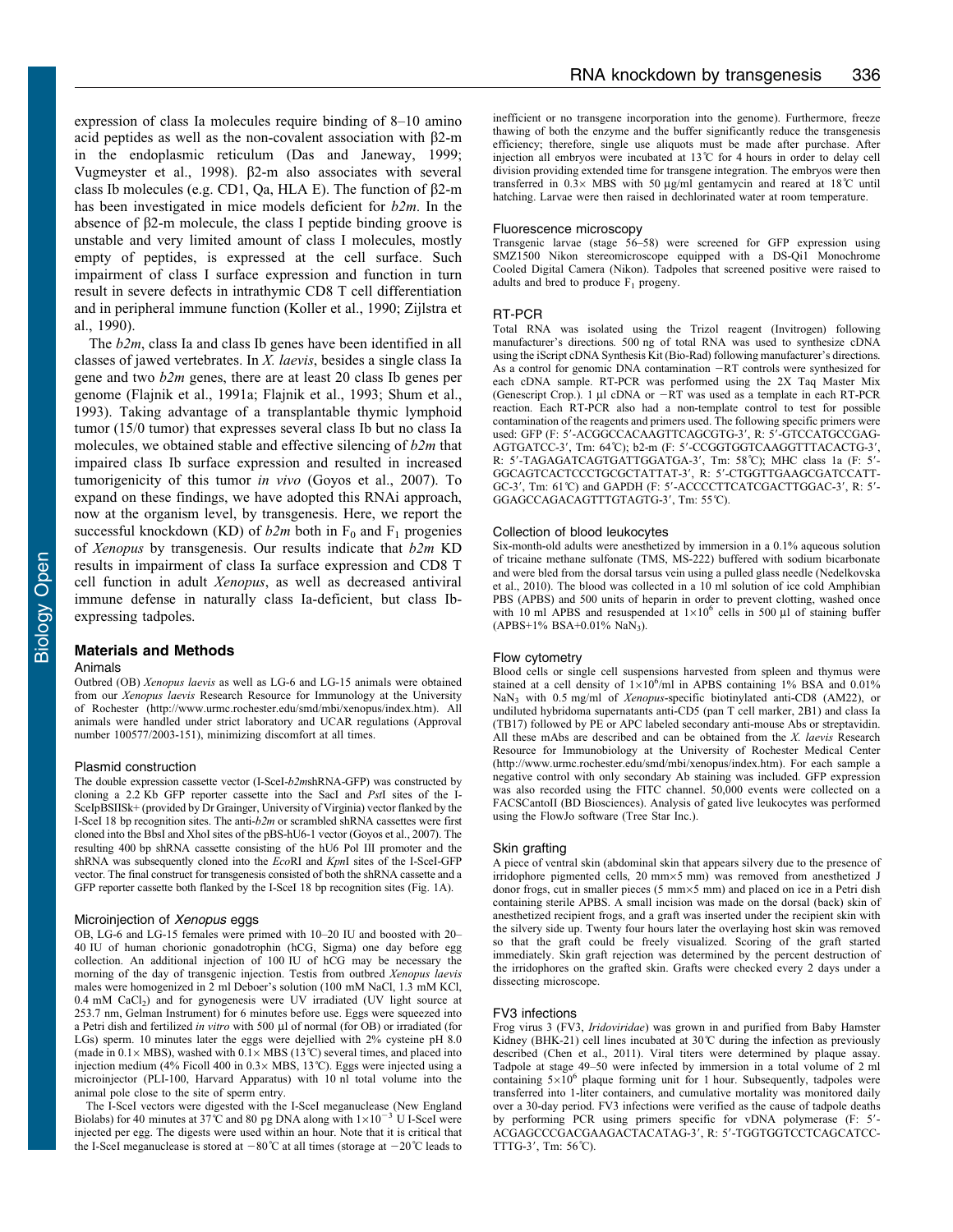## <span id="page-3-0"></span>**Results**

## Effects of  $b2m$  silencing on transgenic  $F_0$  larvae

We have previously used shRNA to successfully and stably silence  $b2m$  gene expression in the 15/0 tumor cell line ([Goyos et](#page-8-0) [al., 2007\)](#page-8-0). Silencing of  $b2m$  should result in downregulation of surface expression of class Ia as well as class Ib molecules, since they require association with the  $\beta$ 2-m molecule for efficient cell surface expression. The  $b2m$  shRNA was designed in a consensus  $b2m$  region that is conserved between the two different Xenopus genes ([Flajnik et al., 1993\)](#page-8-0).

To produce transgenic Xenopus with KD of  $b2m$  expression, we engineered a double expression cassette vector (I-SceIb2mshRNA-GFP) flanked by I-SceI meganuclease recognition sequences that contains the anti- $b2m$  shRNA under the control of the human U6 RNA polymerase III promoter (hU6) and a GFP reporter gene driven by the human  $EF-1\alpha$  promoter (Fig. 1A). This I-SceI-b2mshRNA-GFP vector was used to generate transgenic LG cloned and outbred frogs. Briefly, we microinjected 80 pg of vector digested with  $1\times10^{-3}$  unit of I-SceI meganuclease into one cell stage eggs. The injected embryos were reared to stage 56 and then screened for GFP expression by fluorescence microscopy. For most tadpoles that screened positive for GFP reporter expression  $(>\!\!80\%)$ , the use of I-SceI meganuclease resulted in strong and uniform non-mosaic expression of GFP. These results are in agreement with those we and others have previously reported ([Chesneau et al., 2008](#page-7-0); [Nedelkovska and Robert, 2012\)](#page-8-0). We postulated that larvae exhibiting GFP expression should additionally display silenced expression of  $b2m$ . Accordingly, we performed RT-PCR analysis on stage 56 (one-month-old) transgenic larvae that screened positive for GFP expression as well as control tadpoles from the same batch, lacking GFP expression (Fig. 1B). This RT-PCR analysis confirmed that transgenic animals were GFP positive, but more importantly they revealed that the anti- $b2m$  shRNA induced potent silencing of both  $b2m$  genes at the mRNA level (Fig. 1B). Notably, in this experiment 6 of the 14 tested transgenic LG tadpoles had  $>50\%$  KD of both  $b2m$  genes when compared to control larvae. To test for the specificity of the KD we checked for expression of class Ia genes in these animals (i.e. although no class I protein is detected until metamorphosis, class I mRNA is expressed, ([Goyos et al., 2011](#page-8-0)). Our RT-PCR results confirmed that class Ia mRNA expression remained unaltered in both the control and transgenic larvae (Fig. 1B).

Together, our results indicated that the KD specifically targeted  $b2m$ . Importantly, the shRNA expression did not cause any obvious lethal effects on the developing larvae or on metamorphic froglets.

 $b2m$  loss of function in  $F_1$  transgenic LG and outbred frogs

We have previously demonstrated using the GFP reporter that our construct had a germline transmission of 100% in LG cloned embryos as a result of gynogenesis [\(Nedelkovska and Robert,](#page-8-0) [2012\)](#page-8-0). In order to assess the transmission of the shRNA-mediated KD of  $b2m$  and the resulting effects on immune function we raised  $F_1$  progenies from both LG (gynogenetic) and OB (crosses between Tg parents) transgenic animals to adulthood. We first determined the level of  $b2m$  gene expression in skin samples by RT-PCR ([Fig. 2\)](#page-4-0). Both OB and LG progenies showed significant  $b2m$  KD in most individuals tested, as compared to age matched controls. However, OB transgenic animals showed a wider individual variation than LG clones. This could be due to the fact that the OB  $F_1$  transgenic progeny were produced from male and female transgenic  $F_0$  frogs having different levels of  $\beta$ 2-m shRNA integration. Additionally, it is possible that the  $\beta$ 2-m shRNA has been inactivated in some individuals. Nevertheless, these data provide strong evidence that the  $\beta$ 2-m shRNA was transmitted to the  $F_1$  progeny and remained effective in interfering with b2m expression.

We next determined whether class Ia surface expression was affected in Tg animals. For this purpose we bled animals and stained peripheral blood leukocytes (PBLs) with the Xenopusspecific anti-class Ia monoclonal antibody TB17 that recognizes most MHC class Ia haplotypes including the LG (a/c) haplotype ([Flajnik et al., 1999](#page-8-0); [Flajnik et al., 1991b](#page-8-0)). For both OB and LG Tg, consistent reduction in class Ia surface expression (2 to 4 fold) on PBLs was detected by flow cytometry compared to age matched controls ([Fig. 3\)](#page-4-0). We confirmed that OB frogs did not express a class Ia haplotype not recognized by the TB17 mAb by determining their genotype using PCR and sequencing ([supplementary material Fig. S1](http://bio.biologists.org/lookup/suppl/doi:10.1242/bio.20133483/-/DC1)).

To further examine the effect of  $b2m$  KD on CD8 T cells differentiation and abundance in the periphery, we analyzed thymocytes and splenocytes from young Tg LG adults (2 months of age) by flow cytometry. As expected, thymocytes class Ia surface expression was barely detectable in Tg animals and was not significantly different from age-matched controls, despite

Δ



Fig. 1. In vivo b2m silencing in transgenic  $F_0$  Xenopus. (A) A map of the I-SceI- anti-b2msiRNA-GFP construct used to generate transgenic LG clones. (B) LG eggs were injected (Experimental) with  $1\times10^{-3}$  I-SceI units and 80 pg of I-SceI-b2msiRNA-GFP in a total volume of 10 nl per egg. RNA extracted from 7-day-old (stage 48) tadpoles was used to synthesize cDNA. Shown is RT-PCR analysis of experimental and control non-transgenic dejellied animals from the same batch (Dejellied controls) using primers specific for Xenopus b2m, class Ia, GAPDH and GFP. % KD is the percent silencing of  $b2m$  ( $\beta$ 2-m) in transgenic larvae compared to the average expression in the control animals.  $-RT$  controls for all samples were negative. One representative experiment out of two is shown.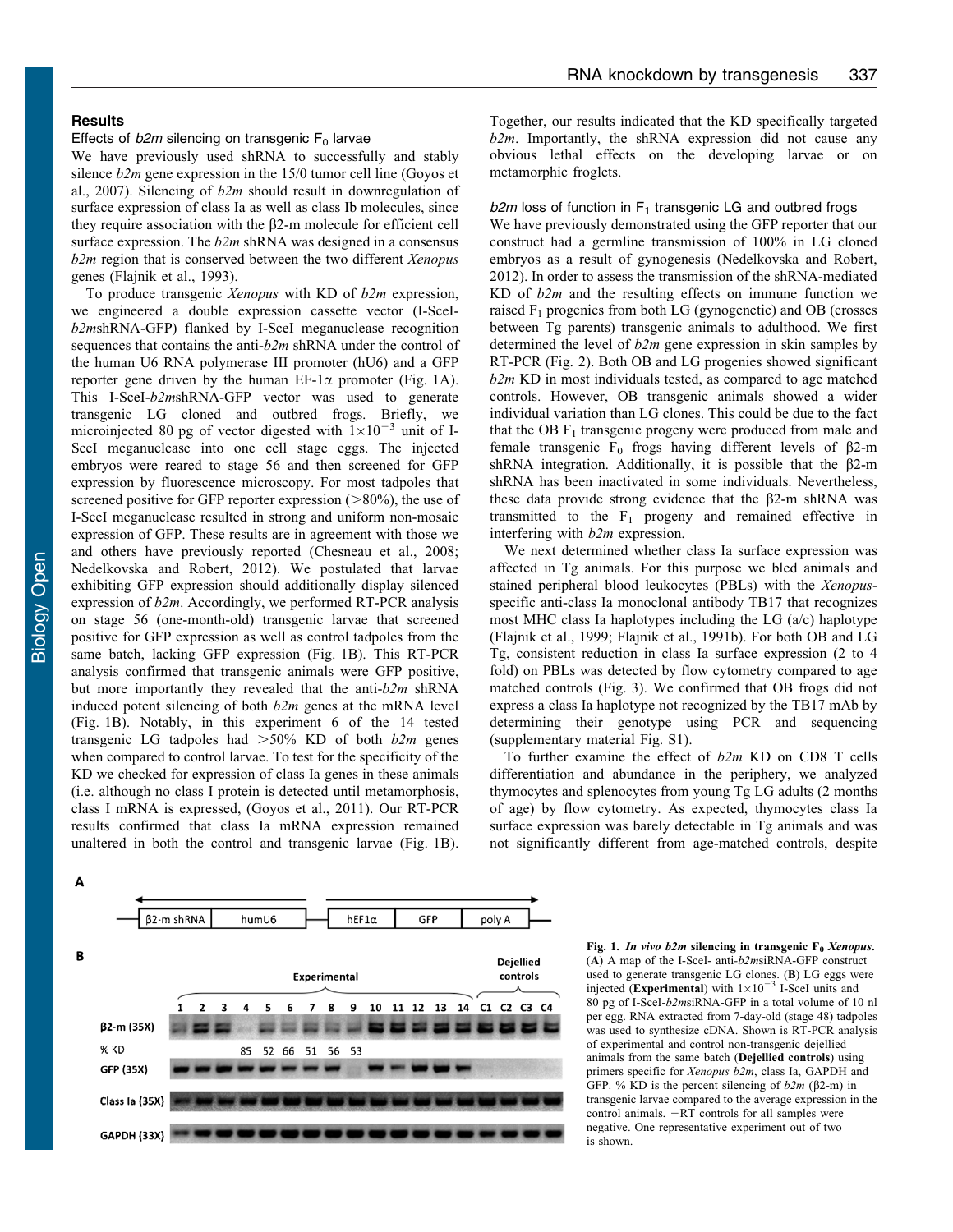## <span id="page-4-0"></span> $\beta$ 2m knockdown in F1 Tg clones and OB lines



Fig. 2. Effective  $b2m$  silencing in vivo in transgenic  $F_1$  OB and LG Xenopus clones. RT-PCR was performed on RNA from the skin of young adults (2 months of age) OB  $F_1$  transgenic (GFP<sup>+</sup>) carrying either the anti- $b2m$  shRNA (OB-Tg, 9 individuals), the scram shRNA transgene (Sc, 6 individuals) and RNA from skin of LG-6 anti-b2m shRNA transgenic (LG6-Tg, 9 individuals). RT-PCR analysis was performed using primers specific for Xenopus GAPDH and  $b2m$ . -RT controls for all samples were negative. The percent of  $b2m$  KD was determined by densitometry after normalization to GAPDH by comparing  $b2m$  expression of each transgenic to the average expression in the respective WT controls. Average  $\pm$  s.d. of  $b2m$  is also indicated by filled symbols for each group of transgenic. Statistical significance between controls and transgenic animals was determined with a t-test.

GFP expression [\(supplementary material Fig. S2A](http://bio.biologists.org/lookup/suppl/doi:10.1242/bio.20133483/-/DC1)). Furthermore, two color flow cytometry using Xenopus-specific anti-CD8 mAb AM22 and the pan T cell marker CD5, recognized by the 2B1 mAb, did not show any consistent difference between Tg and control thymocytes [\(supplementary material Fig. S2B](http://bio.biologists.org/lookup/suppl/doi:10.1242/bio.20133483/-/DC1)). Unfortunately, to date there are no Xenopus-specific anti-CD4 Abs available, thus preventing us from examining whether  $b2m$ KD induced more subtle defects on thymocyte differentiation.

In contrast, flow cytometry analysis revealed a 50% decrease in the fraction of CD8 T cells  $(CD8<sup>+</sup>/CD5<sup>+</sup>)$  in the spleen [\(Fig. 4\)](#page-5-0). There was also an increase in the fraction of double negative cells  $(CD5^-/CD8^-)$  in the Tg tested. Whether this is also an effect of the  $b2m$  KD is difficult to determine, since this cell fraction includes a variety of cell types, from B cells to macrophages and other leukocytes, and can vary considerably from one individual to another, presumably because in Xenopus the spleen functions both as primary and secondary lymphoid organ. Nevertheless, a similar 50% decrease of CD8 T cells  $(CDS<sup>+</sup>/CD5<sup>+</sup>)$  was found in the blood circulation of Tg frogs [\(Fig. 4\)](#page-5-0). Moreover, flow cytometry analysis of blood leukocytes from several LG-6 controls and Tg animals provided consistent evidence that b2m KD resulted in a statistically significant reduction of the frequency of circulating CD8 T cells ([Table 1](#page-5-0)). Furthermore, there were no significant differences in the  $CD8^{-}/$  $CD5<sup>+</sup>$  population [\(Fig. 4](#page-5-0); [Table 1](#page-5-0)), which further suggests that not all T cells were affected by the b2m KD but rather only CD8 T cells.

To evaluate the effect of  $b2m$  silencing on CD8 T cell function we used an in vivo skin graft rejection assay, which is well characterized in Xenopus and has the further advantage of keeping our Tg animals alive. As in mammals, skin graft rejection in Xenopus critically involves Ag-specific MHCrestricted CD8 T cells ([Rau et al., 2001\)](#page-8-0). We grafted Tg LG-6 and aged-matched control LG-6 recipients with ventral skin from a MHC disparate skin donors of the MHC homozygous inbred J



Fig. 3. Xenopus LG and OB  $F_1$  progeny have downregulated cell surface expression of MHC class Ia molecules.  $F_1$  transgenic progeny were reared to adulthood and screened for GFP fluorescence. Frogs were bled and the blood (including both red blood cells and lymphocytes) was analyzed by flow cytometry for surface MHC class Ia using the Xenopus-specific anti-class Ia mAb TB17. 50,000 events were collected, gated on live cells (includes both red blood cells and lymphocytes) and analyzed using the FlowJo software. (A) LG transgenic  $F_1$  frog carrying the  $\beta$ 2-m shRNA (thick black histogram) and LG age matched control (gray tinted histogram) are shown. (B) OB  $F_1$  transgenic anti- $b2m$  shRNA (thick black histogram) and a control  $F_1$  transgenic scram shRNA frog (gray tinted histogram) are shown. Secondary antibody controls are shown as dashed histograms. The median fluorescence intensities (MFI) of both the transgenic and control frog are indicated. One representative individual of each group is shown.

strain. The rejection kinetics and the time for complete rejection were determined by monitoring the destruction of white iridophore pigments (i.e. complete rejection was considered when 100% of these iridophore pigments were destroyed). The rejection capacity of Tg LG-6 was considerably impaired, as compared to LG-6 controls, which acutely rejected MHC mismatched skin from J donors transplant within 20 days  $(23\pm1)$  days; [Fig. 5](#page-5-0)). Furthermore, the rejection kinetics of Tg LG clones were slower with delays in the complete rejection  $(32\pm1.5$  days,  $P \le 0.0009$ ; [Fig. 6A](#page-6-0)). Significant differences were also notable when the median survival of the transplanted skin was calculated ([Table 2](#page-6-0)). To extend our findings, we performed the skin grafting assay with OB  $b2m$  KD transgenic frogs. These data strongly supported the LG-6 findings. The outbred transgenic animals carrying the b2m shRNA fully rejected the MHC disparate grafts in  $32\pm3$  days, in contrast to the scrambled shRNA transgenic outbred controls ( $20 \pm 1.5$ ,  $P \le 0.02$ ; [Fig. 6B](#page-6-0)).

With respect to the lower frequencies of circulating and splenic CD8 T cell in Tg animals and the overall slower rejection kinetics, it is possible that the delays in complete rejection were at least in part due to lower numbers of CD8 T cells infiltrating the skin transplants. To obtain more direct evidence of this, we monitored CD8 T cell infiltration by a whole-mount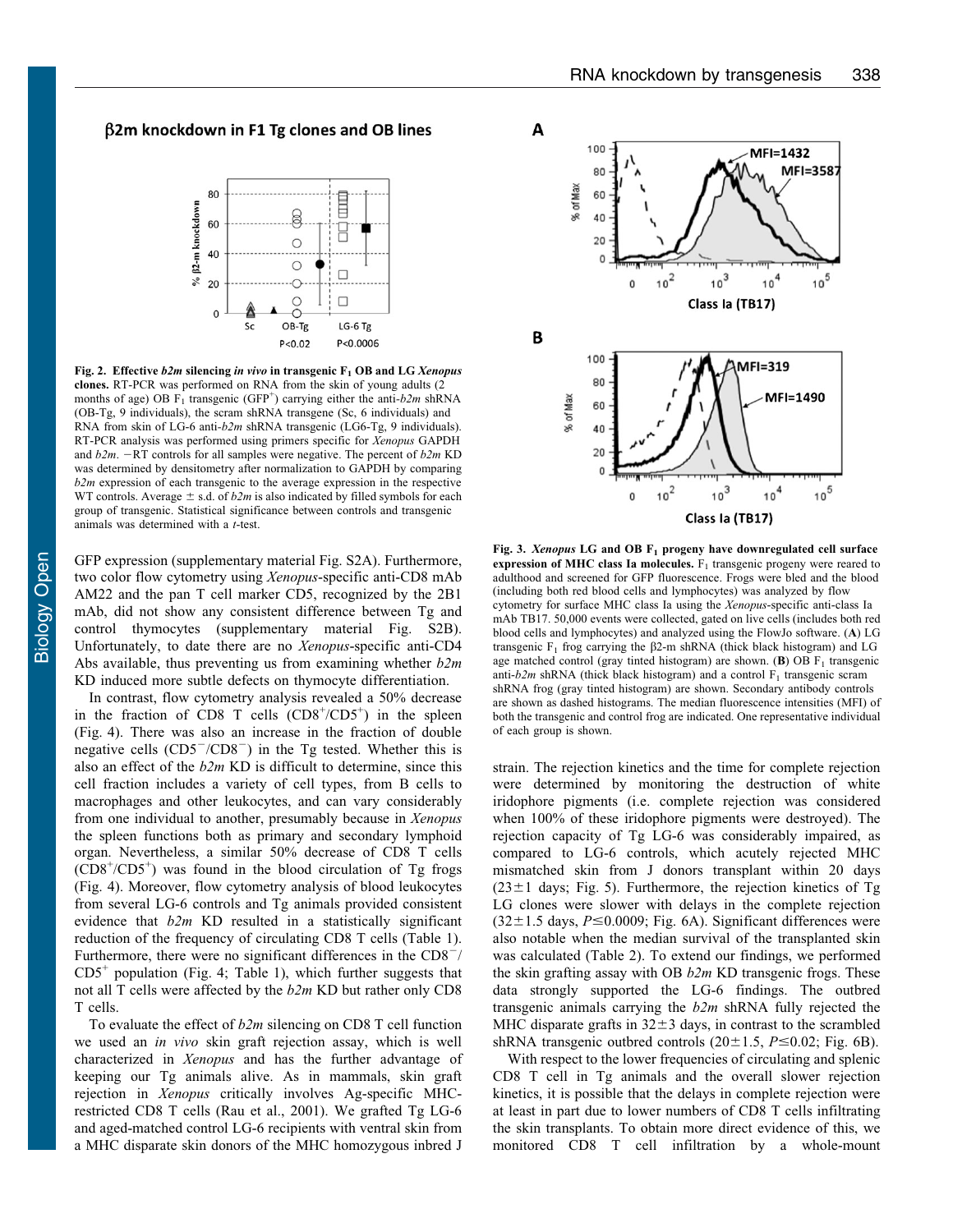<span id="page-5-0"></span>

Fig. 4. LG-6 clones with silenced b2m expression have reduced frequency of circulating CD5/CD8 T cells in the spleen and the blood. Spleen and blood were harvested from two transgenic LG-6 froglets with silenced  $b2m$ expression as well as an age matched LG-6 naïve animal. Cells were stained for CD5 and CD8 and were analyzed by flow cytometry. 10,000 events were collected and were gated on live leukocytes. Analysis was performed using the FlowJo software. Shown are dot plots of CD5 and CD8 expression with % of each population labeled.

immunohistology procedure, which we have previously adapted for Xenopus ([Ramanayake et al., 2007](#page-8-0)). Skin grafts were surgically removed 8 days post-transplantation and directly stained with anti-CD8 mAb without fixation. The number of cells stained by the anti-CD8 mAb was markedly reduced in skin tissue transplanted onto Tg recipients, when compared to those transplanted onto control animals ([Fig. 7\)](#page-6-0). These results are consistent with a diminished infiltration of CD8 T cells in Tg recipient, although they do not exclude the possibility that CD8 T cells in Tg animals are also functionally impaired.

## Effect of  $b2m$  knockdown on viral immune immunity in  $F_0$ tadpoles

Given the high fraction of non-mosaic transgene expression that can be obtained using the I-SceI meganuclease technique, we were interested to determine if  $F_0$  transgenic tadpoles could be used directly for in vivo KD experiments at late larval stages, which cannot usually be achieved by using morpholinos antisense oligomers. To determine if in vivo downregulation of  $b2m$  also leads to an immunological loss of function in naturally class Iadeficient  $F_0$  tadpoles, we took advantage of the ranavirus FV3, a pathogen infecting numerous amphibian species including Xenopus ([Chinchar et al., 2009](#page-7-0)). Although Xenopus tadpoles are more susceptible to FV3 when compared to adults, they do mount anti-FV3 immune responses and it takes several weeks for the majority of tadpoles to die from FV3 infection (De Jesús [Andino et al., 2012](#page-8-0); [Gantress et al., 2003](#page-8-0)). Since outbred females produce as many as 200–400 eggs, which is 2 to 3 times more

Table 1. Percent of  $CD8<sup>+</sup>$  T cells and total  $CD8<sup>-</sup>$  ( $CD5<sup>+</sup>$ ) T cells in blood leukocytes of age-matched controls and transgenic LG-6 animals. Statistical significance was determined by a Student's t-test.

|                      | $\%$ CD8 <sup>-</sup> T cells | $%$ CD8 <sup>+</sup> T cells |
|----------------------|-------------------------------|------------------------------|
| Control LG-6 $(n=6)$ | $13.5 \pm 2.6$                | $10.4 \pm 2.9$               |
| LG-6 Tg- $b2m (n=9)$ | $12.3 \pm 1.4$                | $6.0 \pm 1.4$                |
| Student's t-test     | P < 0.14                      | P < 0.0012                   |

than LG clones, we used transgenic outbred larvae for these experiments.

In two different experiments using outbred animals of different genetic backgrounds, we generated  $F_0$  outbred transgenic larvae harboring either the anti-b2m shRNA or the scrambled shRNA. The resulting stage 45–50 (2–3 weeks of age) larvae were screened for GFP expression and only the  $GFP<sup>+</sup>$  tadpoles were used for subsequent experiments.  $GFP<sup>+</sup>$  tadpoles were then infected via waterborne exposure by adding  $5\times10^6$  plaque forming units of FV3 in 2 ml of water for 1 hour before being placed into clean water for the remainder of the experiments. The results of the first experiment revealed that tadpoles with silenced expression of  $b2m$  were significantly more susceptible to FV3 infection in comparison to control non-transgenic larvae ([Fig. 8A\)](#page-6-0). Their median survival time was twofold less than the control animals (19.5 versus 38.5 days,  $P \le 0.00008$ ; [Table 3](#page-7-0)). In the second experiment,  $b2m$  KD animals died significantly faster than scrambled shRNA transgenic controls, which demonstrates that the defect is  $b2m$  specific ([Fig. 8B;](#page-6-0) [Table 3](#page-7-0)).



Fig. 5. Effects of b2m knockdown on allograft rejection. OB and LG-6 antib2m shRNA transgenic and aged-matched controls adults were grafted with a MHC disparate J skin. At 8 days post-transplantation, pigment destruction is easily notable in control animals (\*), whereas little rejection is visible in both transgenic recipients.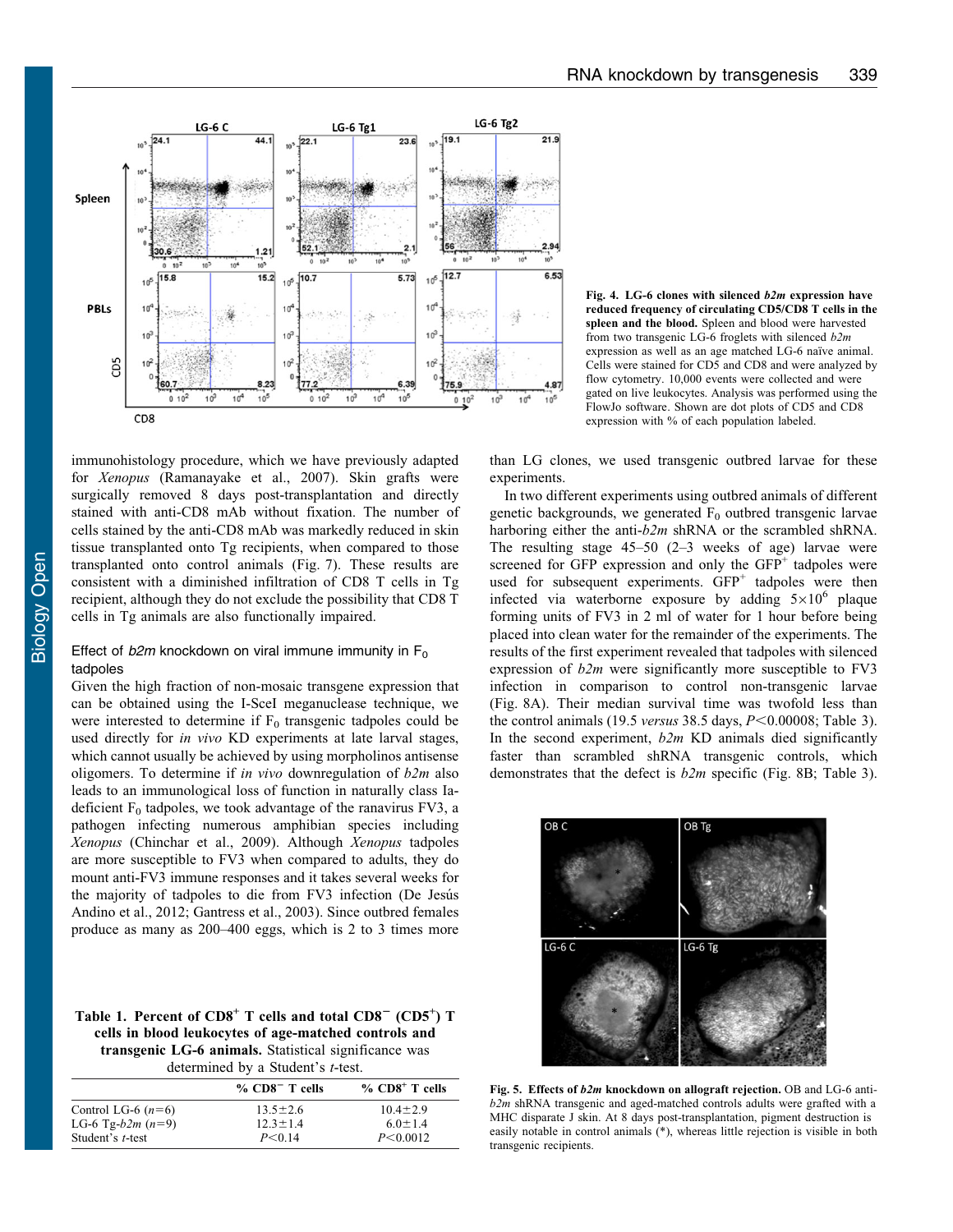<span id="page-6-0"></span>

rejection. (A) Adult anti- $b2m$  shRNA transgenic LG-6 clones (LG-6 Tg) and control naïve LG-6 animals (LG-6 C) grafted with a MHC disparate J skin. Skin graft rejection was monitored daily at 21˚C until complete rejection. (B) Adult outbred frogs carrying either anti- $b2m$  shRNA (OB  $\beta$ 2-m shRNA) or scram shRNA (OB scram shRNA) transgenes were grafted with a MHC disparate J skin. Skin graft rejection was monitored at 21˚C until complete rejection. Each group consisted of 3 animals and the graphs show the average skin graft rejection of the group. P values were determined using the Student's t-test.

Thus, silencing of  $b2m$  leads to decreased host immune defenses and increased susceptibility to the FV3 virus. Notably, these data show that the I-SceI meganuclease technique can provide a convenient alternative to morpholinos antisense oligomers for loss of function studies at late larval stage onward without the need to generate and screen  $F_1$  progenies.

### Discussion

The present study provides for the first time in ectothermic vertebrates direct in vivo evidence that the  $\beta$ 2-m molecule is critical for an efficient class I-mediated CD8 T cell function. Additionally, our work establishes the feasibility of a reverse genetic approach, which combines RNA interference and transgenesis in Xenopus. Indeed, here we show that the I-SceI meganuclease transgenesis technique is ideally suited to generating transgenic isogenetic clones that are maintained by gynogenesis. Aside from a 100% transgene transmission, our data demonstrate a higher penetrance of RNA interference in  $F_1$  LG

Table 2. Median skin graft survival in days  $\pm$  s.d. of agematched controls and transgenic outbred and LG-6 animals. Statistical significance to age-matched controls was determined by a Student's t-test.

| OВ                                             | LG-6                                   |
|------------------------------------------------|----------------------------------------|
| Controls $16.0 \pm 0.6$ (n=6)                  | Controls: $19.5 \pm 2.5$ ( $n=6$ )     |
| Tg-Scrambled $17.0 \pm 1.0$ ( $n=3$ ), $P<0.2$ | Tg-b2m; $23.0 \pm 0.75$ (n=6), P<0.003 |
| Tg-b2m: $22.4 \pm 0.75$ (n=6), P<0.002         |                                        |



Fig. 7. Decreased CD8 T cell infiltration in skin grafts from transgenic OB frogs with silenced  $\beta$ 2-m. Transgenic outbred anti- $b2m$  shRNA adults (B,D) or aged-matched control OB frogs (A,C) were grafted with a MHC disparate J skin. Eight days later grafts were harvested and were stained without fixation with a Xenopus specific anti-CD8 antibody (AM22). Scale bar: 20 µm.

cloned progeny than in outbred progenies. Furthermore, RNA interference established by the I-SceI meganuclease-mediated Fig. 6. In vivo b2m silencing results in delayed MHC disparate skin graft transgenesis is applicable for experimentation on the  $F_0$ 



Fig. 8. Transgenic OB tadpoles carrying anti-b2m shRNA are more susceptible to FV3 infections. (A)  $F_0$  transgenic tadpoles (stage 56, GFP<sup>+</sup>) carrying either a shRNA targeting b2m (Tg, 23 larvae) or WT (Control, 10 larvae) were infected with  $5\times10^6$  PFU FV3 via the water route for 1 hour. (B)  $F_0$  transgenic tadpoles (stage 56, GFP<sup>+</sup>) carrying either a shRNA targeting  $b2m$  (Tg  $\beta$ 2-m shRNA, 36 larvae) or a scrambled shRNA (Tg scram shRNA, 22 larvae) were infected with  $5\times10^6$  PFU FV3 via the water route for 1 hour. Survival was monitored daily. P values were determined using the Student's t-test.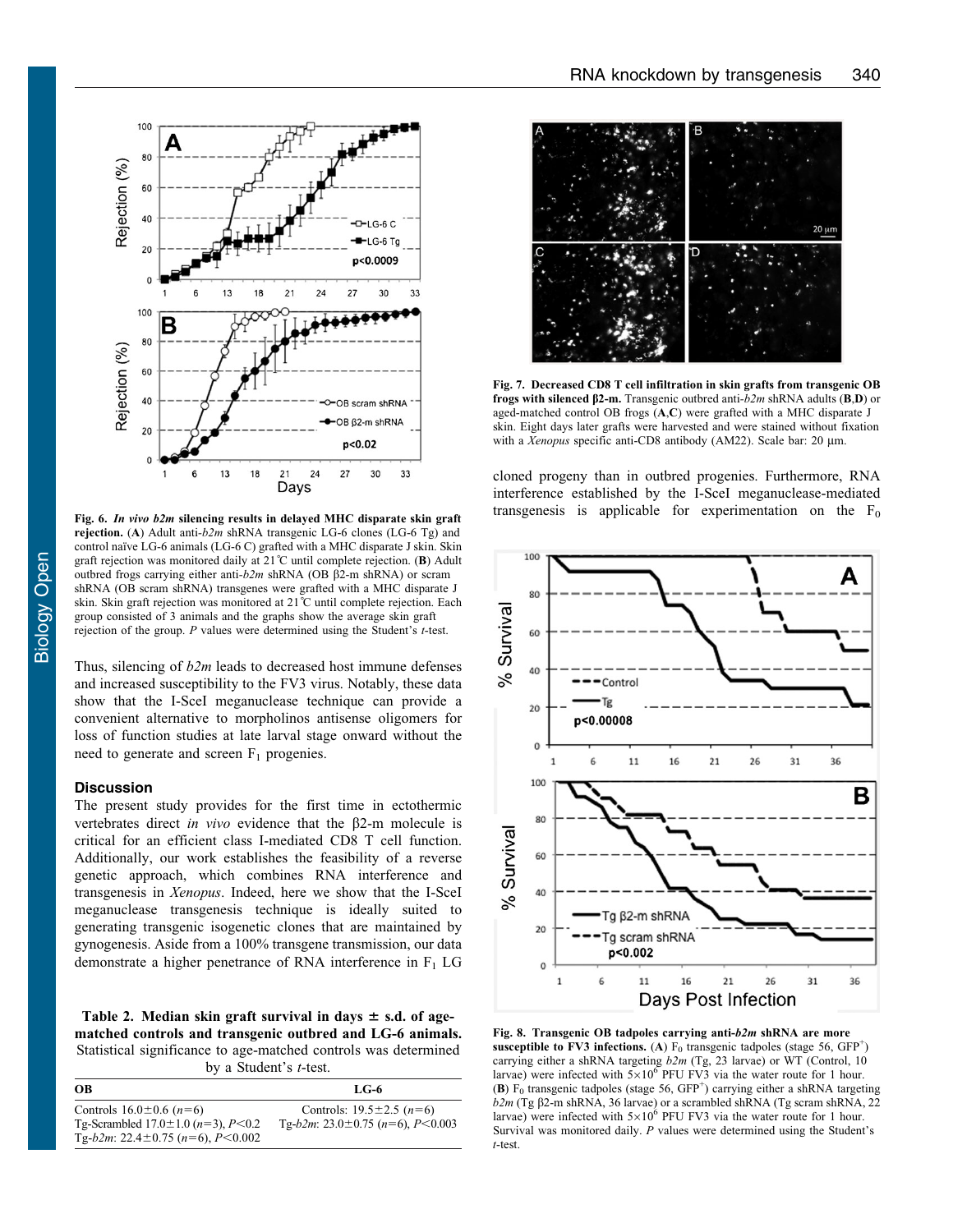<span id="page-7-0"></span>significance was determined by a Student's *t*-test.

| Exp. 1                                           | Exp. 2                                               |
|--------------------------------------------------|------------------------------------------------------|
| Controls: 38.5 $(n=25)$<br>Tg-b2m: 19.5 $(n=25)$ | Tg Scrambled: 28.0 $(n=30)$<br>Tg-b2m: 13.5 $(n=30)$ |
| $P \le 8 \times 10^{-5}$                         | P < 0.002                                            |

generation. This feature could provide an appreciable advantage for loss of function studies at late larval stages or even adult stages that cannot be easily achieved with morpholinos. The use of a fluorescence gene reporter such as GFP in the construction containing the shRNA provides a convenient and rapid way to screen transgenic animals. Although the correlation between GFP expression and the potency of  $b2m$  KD was not as robust in  $F_0$  as in  $F_1$ , we were able to obtain significant and reproducible effects on the immune function as shown by the increased susceptibility of Tg tadpoles to viral infection. Together, these techniques represent a powerful and reliable loss of function approach for the investigation of developmental processes and immune regulations during late larval, metamorphic and adult stages.

The original report of homozygous mice with a  $b2m$  gene disruption  $(b2m^{-/-}$  mice) demonstrated that these animals expressed very low to no class Ia molecules and were deficient for CD8 T cells ([Zijlstra et al., 1990](#page-8-0)). Furthermore, these animals exhibited defects in CD8 T cell mediated cytotoxicity. However, later studies showed that  $b2m^{-/-}$  mice do possess a population of Ag-specific CD8 T cells that are highly functional, but may have delayed responses (Apasov and Sitkovsky, 1994; [Cook et al.,](#page-8-0) 1995; Freland and Ljunggren, 2000; Lamousé-Smith et al., 1993). The results of the present study pertaining to transgenic adult Xenopus with  $b2m$  KD are consistent with the murine data and provide further evidence of the degree of conservation of the immune system and immune function between mammals and amphibians.

Interestingly, even though the observed  $b2m$  KD was incomplete, it resulted in substantial decreases of class Ia expression at the surface of blood leukocytes. With the tools currently available in Xenopus (e.g. Abs, in vitro assays), it is difficult to determine the respective impact of lower surface class Ia expression in the differentiation of CD8 T cells in the thymus and their activation in periphery by antigen presenting cells. Although we did not observe any major defects in thymocyte development in either tadpoles or adult frogs, the lower frequency of CD8 T cells in the spleen and the blood of adults suggest a less efficient thymic education for CD8 T cells when  $b2m$  is downregulated. Importantly, the partial downregulation of  $b2m$ , in both outbred and LG cloned transgenics was sufficient to significantly impair CD8 T cell functions as evidenced by a delayed MHC-mismatched skin graft rejections and decreased CD8 T cell infiltration in the allografts. Previous, thymectomy experiments have shown that skin allograft rejection is strictly T cell-mediated in Xenopus (Barlow and Cohen, 1983; [Du Pasquier](#page-8-0) [et al., 1975](#page-8-0)). In addition, CD8 T cell depletion by mAb treatment significantly delays allograft rejection by 6–7 days, and CD8 T cell infiltration in the allograft tightly correlates with the kinetics of its rejection [\(Ramanayake et al., 2007; Rau et al., 2001\)](#page-8-0). The above observations are corroborated by our findings using the transgenic frogs described here. This suggests that animals with downregulated b2m have ineffective CD8 responses, while the complete graft rejection may actually be mediated by other cell effectors such as CD4 T cells. As we generate more adult transgenic animals, it will be interesting to further assess the cytotoxic function of transgenic CD8 T cells since the Xenopus CD8 T cell response against skin antigens has been shown to be class Ia restricted ([Robert et al., 2002](#page-8-0)).

Although we successfully demonstrated both cell surface and functional class Ia-mediated impairment in transgenic animals carrying the anti- $b2m$  shRNA, we do not know the effects of the KD on class Ib responses in these animals. Notably, our data revealed that early developmental stage tadpoles with silenced  $b2m$  gene expression were more susceptible to FV3 infection in comparison to both scrambled shRNA transgenic as well as WT OB age matched larvae. As previously mentioned, Xenopus larvae are naturally class Ia deficient until metamorphosis; however, they do express several class Ib genes. Since there are no class Ia molecule to mediate anti-viral immune responses at early larval stages, this suggests that class Ib molecules may be involved. Perhaps the central and most enigmatic topic of Xenopus immunology, currently warranting elucidation are the specifics of the biological mechanisms governing Xenopus larval immunocompetence and their possession of functional CD8 T cells despite the absence of functional class Ia. Our findings, presented here, are amongst the first to lend insight into these complex larval immune regulation pathways and highlight the possible roles of class Ib gene products as the key tadpole elements for regulating immune surveillance. Further work, utilizing transgenic technology such as that described here, will be instrumental to gaining insight into these processes in Xenopus immune ontogeny and bridging the gap in our understanding of vertebrate immune development and organization.

#### Acknowledgements

We would like to thank David Albright and Tina Martin for the expert animal husbandry and Leon Grayfer for critical reading of the manuscript. This research was supported by the NIH T32-AI 07285 (H.N.), Kessel Fund Award 20115123 (E-S.E.), NSF-IOS-0923772 (N.H.) and R24-AI-059830-06 (J.R.).

## Competing Interests

The authors have no competing interests to declare.

#### References

- Apasov, S. G. and Sitkovsky, M. V. (1994). Development and antigen specificity of CD8+ cytotoxic T lymphocytes in beta 2-microglobulin-negative, MHC class Ideficient mice in response to immunization with tumor cells. J. Immunol. 152, 2087- 2097.
- Barlow, E. H. and Cohen, N. [\(1983\). The thymus dependency of transplantation](http://dx.doi.org/10.1097/00007890-198306000-00018) [allotolerance in the metamorphosing frog Xenopus laevis.](http://dx.doi.org/10.1097/00007890-198306000-00018) Transplantation 35, 612- [619.](http://dx.doi.org/10.1097/00007890-198306000-00018)
- Bechtold, T. E., Smith, P. B. and Turpen, J. B. (1992). Differential stem cell contributions to thymocyte succession during development of Xenopus laevis. J. Immunol. 148, 2975-2982.
- [Chen, G., Ward, B. M., Yu, K. H., Chinchar, V. G. and Robert, J.](http://dx.doi.org/10.1128/JVI.05589-11) (2011). Improved [knockout methodology reveals that frog virus 3 mutants lacking either the](http://dx.doi.org/10.1128/JVI.05589-11) 18K [immediate-early gene or the truncated](http://dx.doi.org/10.1128/JVI.05589-11)  $vIF-2\alpha$  gene are defective for replication and growth in vivo. J. Virol. 85[, 11131-11138.](http://dx.doi.org/10.1128/JVI.05589-11)
- [Chesneau, A., Sachs, L. M., Chai, N., Chen, Y., Du Pasquier, L., Loeber, J., Pollet,](http://dx.doi.org/10.1042/BC20070148) [N., Reilly, M., Weeks, D. L. and Bronchain, O. J.](http://dx.doi.org/10.1042/BC20070148) (2008). Transgenesis procedures in Xenopus. Biol. Cell 100[, 503-529.](http://dx.doi.org/10.1042/BC20070148)
- [Chinchar, V. G., Hyatt, A., Miyazaki, T. and Williams, T.](http://dx.doi.org/10.1007/978-3-540-68618-7_4) (2009). Family Iridoviridae[: poor viral relations no longer.](http://dx.doi.org/10.1007/978-3-540-68618-7_4) Curr. Top. Microbiol. Immunol. 328, [123-170.](http://dx.doi.org/10.1007/978-3-540-68618-7_4)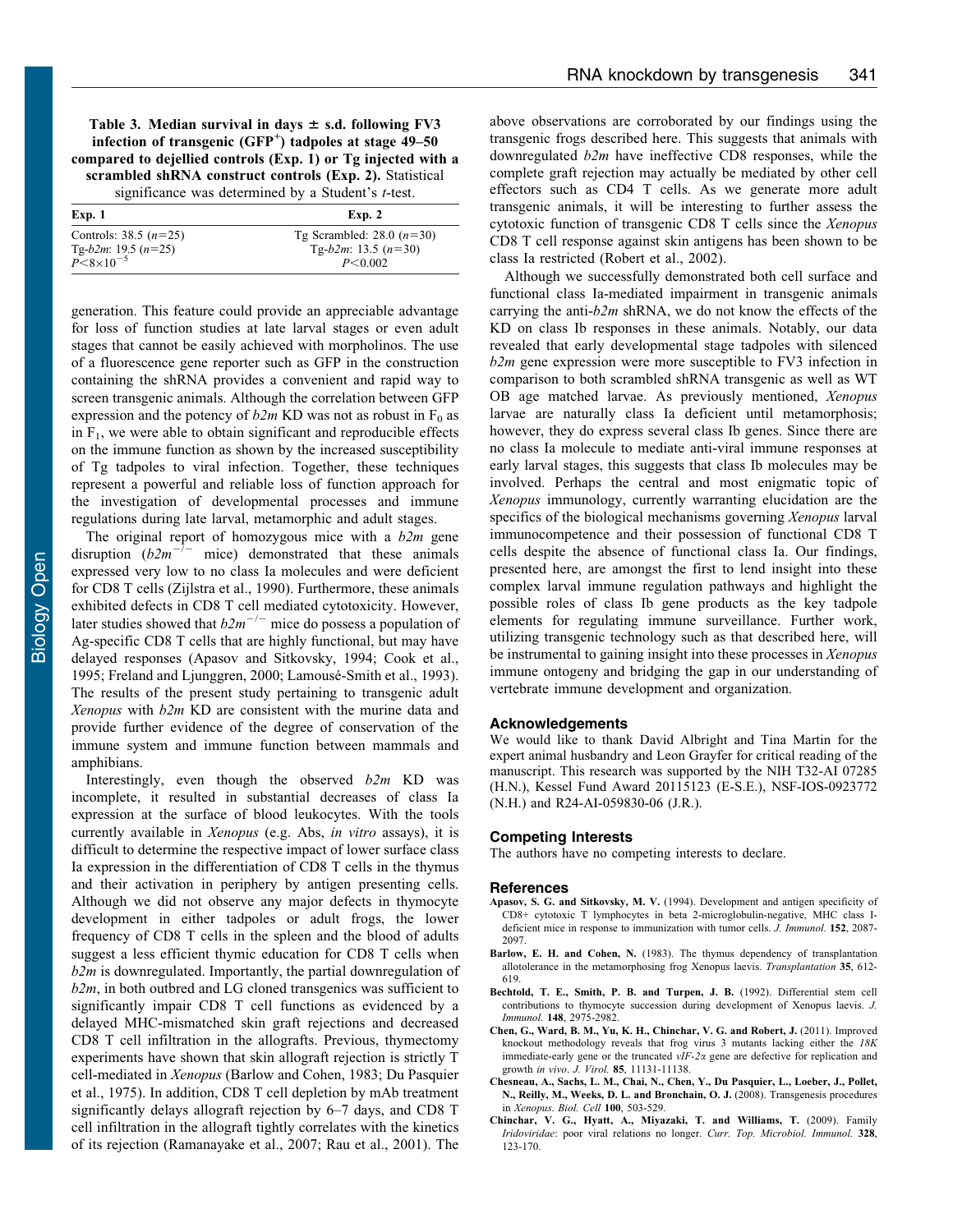- <span id="page-8-0"></span>Cook, J. R., Solheim, J. C., Connolly, J. M. and Hansen, T. H. (1995). Induction of peptide-specific CD8+ CTL clones in beta 2-microglobulin-deficient mice. J. Immunol. 154, 47-57.
- [Das, G. and Janeway, C. A., Jr.](http://dx.doi.org/10.1084/jem.190.6.881) (1999). Development of  $CD8\alpha/\alpha$  and  $CD8\alpha/\beta$  T cells [in major histocompatibility complex class I-deficient mice.](http://dx.doi.org/10.1084/jem.190.6.881) J. Exp. Med. 190, 881- [884.](http://dx.doi.org/10.1084/jem.190.6.881)
- De Jesús Andino, F., Chen, G., Li, Z., Grayfer, L. and Robert, J. (2012). Susceptibility of Xenopus laevis [tadpoles to infection by the ranavirus Frog-Virus 3](http://dx.doi.org/10.1016/j.virol.2012.07.001) [correlates with a reduced and delayed innate immune response in comparison with](http://dx.doi.org/10.1016/j.virol.2012.07.001) [adult frogs.](http://dx.doi.org/10.1016/j.virol.2012.07.001) Virology 432, 435-443.
- Du Pasquier, L. and Weiss, N. [\(1973\). The thymus during the ontogeny of the toad](http://dx.doi.org/10.1002/eji.1830031207) Xenopus laevis[: growth, membrane-bound immunoglobulins and mixed lymphocyte](http://dx.doi.org/10.1002/eji.1830031207) reaction. [Eur. J. Immunol.](http://dx.doi.org/10.1002/eji.1830031207) 3, 773-777.
- [Du Pasquier, L., Chardonnens, X. and Miggiano, V. C.](http://dx.doi.org/10.1007/BF01564086) (1975). A major [histocompatibility complex in the toad](http://dx.doi.org/10.1007/BF01564086) Xenopus laevis (Daudin). Immunogenetics 1, [482-494.](http://dx.doi.org/10.1007/BF01564086)
- Flajnik, M. F. and Kasahara, M. [\(2001\). Comparative genomics of the MHC: glimpses](http://dx.doi.org/10.1016/S1074-7613(01)00198-4) [into the evolution of the adaptive immune system.](http://dx.doi.org/10.1016/S1074-7613(01)00198-4) Immunity 15, 351-362.
- [Flajnik, M. F., Kaufman, J. F., Riegert, P. and Du Pasquier, L.](http://dx.doi.org/10.1007/BF00345617) (1984). Identification [of class I major histocompatibility complex encoded molecules in the amphibian](http://dx.doi.org/10.1007/BF00345617) Xenopus. [Immunogenetics](http://dx.doi.org/10.1007/BF00345617) 20, 433-442.
- [Flajnik, M. F., Canel, C., Kramer, J. and Kasahara, M.](http://dx.doi.org/10.1073/pnas.88.2.537) (1991a). Evolution of the [major histocompatibility complex: molecular cloning of major histocompatibility](http://dx.doi.org/10.1073/pnas.88.2.537) [complex class I from the amphibian Xenopus.](http://dx.doi.org/10.1073/pnas.88.2.537) Proc. Natl. Acad. Sci. USA 88, 537-[541.](http://dx.doi.org/10.1073/pnas.88.2.537)
- [Flajnik, M. F., Taylor, E., Canel, C., Grossberger, D. and Du Pasquier, L.](http://dx.doi.org/10.1093/icb/31.3.580) (1991b). [Reagents specific for MHC class I antigens of](http://dx.doi.org/10.1093/icb/31.3.580) Xenopus. Amer. Zool. 31, 580-591.
- Flajnik, M. F., Kasahara, M., Shum, B. P., Salter-Cid, L., Taylor, E. and Du Pasquier, L. (1993). A novel type of class I gene organization in vertebrates: a large family of non-MHC-linked class I genes is expressed at the RNA level in the amphibian Xenopus. EMBO J. 12, 4385-4396.
- Flajnik, M. F., Ohta, Y., Greenberg, A. S., Salter-Cid, L., Carrizosa, A., Du Pasquier, L. and Kasahara, M. (1999). Two ancient allelic lineages at the single classical class I locus in the Xenopus MHC. J. Immunol. 163, 3826-3833.
- [Freland, S. and Ljunggren, H. G.](http://dx.doi.org/10.1046/j.1365-3083.2000.00712.x) (2000).  $\beta_2$ -microglobulin/CD8 -/- mice reveal [significant](http://dx.doi.org/10.1046/j.1365-3083.2000.00712.x) [role](http://dx.doi.org/10.1046/j.1365-3083.2000.00712.x) [for](http://dx.doi.org/10.1046/j.1365-3083.2000.00712.x) [CD8](http://dx.doi.org/10.1046/j.1365-3083.2000.00712.x)<sup>+</sup> [T cells in graft rejection responses in](http://dx.doi.org/10.1046/j.1365-3083.2000.00712.x)  $\beta_2$ -microglobulin -/-mice. [Scand. J. Immunol.](http://dx.doi.org/10.1046/j.1365-3083.2000.00712.x) **51**, 219-223.
- [Gantress, J., Maniero, G. D., Cohen, N. and Robert, J.](http://dx.doi.org/10.1016/S0042-6822(03)00151-X) (2003). Development and [characterization of a model system to study amphibian immune responses to](http://dx.doi.org/10.1016/S0042-6822(03)00151-X) [iridoviruses.](http://dx.doi.org/10.1016/S0042-6822(03)00151-X) Virology 311, 254-262.
- Gleimer, M. and Parham, P. [\(2003\). Stress management: MHC class I and class I-like](http://dx.doi.org/10.1016/S1074-7613(03)00272-3) [molecules as reporters of cellular stress.](http://dx.doi.org/10.1016/S1074-7613(03)00272-3) Immunity 19, 469-477.
- [Goyos, A., Guselnikov, S., Chida, A. S., Sniderhan, L. F., Maggirwar, S. B.,](http://dx.doi.org/10.1002/eji.200636570) Nedelkovska, H. and Robert, J. [\(2007\). Involvement of nonclassical MHC class Ib](http://dx.doi.org/10.1002/eji.200636570) [molecules in heat shock protein-mediated anti-tumor responses.](http://dx.doi.org/10.1002/eji.200636570) Eur. J. Immunol. 37, [1494-1501.](http://dx.doi.org/10.1002/eji.200636570)
- [Goyos, A., Sowa, J., Ohta, Y. and Robert, J.](http://dx.doi.org/10.4049/jimmunol.1001467) (2011). Remarkable conservation of [distinct nonclassical MHC class I lineages in divergent amphibian species.](http://dx.doi.org/10.4049/jimmunol.1001467) J. Immunol. 186[, 372-381.](http://dx.doi.org/10.4049/jimmunol.1001467)
- [Hofstetter, A. R., Sullivan, L. C., Lukacher, A. E. and Brooks, A. G.](http://dx.doi.org/10.1016/j.coi.2010.09.009) (2011). Diverse [roles of non-diverse molecules: MHC class Ib molecules in host defense and control](http://dx.doi.org/10.1016/j.coi.2010.09.009) of autoimmunity. [Curr. Opin. Immunol.](http://dx.doi.org/10.1016/j.coi.2010.09.009) 23, 104-110.
- Kau, C. L. and Turpen, J. B. (1983). Dual contribution of embryonic ventral blood island and dorsal lateral plate mesoderm during ontogeny of hemopoietic cells in Xenopus laevis. J. Immunol. 131, 2262-2266.
- Kobel, H. R. and Du Pasquier, L. [\(1975\). Production of large clones of](http://dx.doi.org/10.1007/BF01572278) [histocompatible, fully identical clawed toads \(](http://dx.doi.org/10.1007/BF01572278)Xenopus). Immunogenetics 2, 87-91.
- [Koller, B. H., Marrack, P., Kappler, J. W. and Smithies, O.](http://dx.doi.org/10.1126/science.2112266) (1990). Normal [development of mice deficient in beta 2M, MHC class I proteins, and CD8+ T cells.](http://dx.doi.org/10.1126/science.2112266) Science 248[, 1227-1230.](http://dx.doi.org/10.1126/science.2112266)
- Lamousé-Smith, E., Clements, V. K. and Ostrand-Rosenberg, S. (1993). Beta  $2M-/-$  knockout mice contain low levels of CD8+ cytotoxic T lymphocyte that mediate specific tumor rejection. J. Immunol. 151, 6283-6290.
- [Nedelkovska, H., Cruz-Luna, T., McPherson, P. and Robert, J.](http://dx.doi.org/10.3791/2026) (2010). Comparative in vivo [study of gp96 adjuvanticity in the frog](http://dx.doi.org/10.3791/2026) Xenopus laevis. J. Vis. Exp. 43, 2026.
- Nedelkovska, H. and Robert, J. [\(2012\). Optimized transgenesis in](http://dx.doi.org/10.1002/dvg.20809) Xenopus laevis/gilli [isogenetic clones for immunological studies.](http://dx.doi.org/10.1002/dvg.20809) Genesis 50, 300-306.
- [Ramanayake, T., Simon, D. A., Frelinger, J. G., Lord, E. M. and Robert, J.](http://dx.doi.org/10.1097/01.tp.0000250562.35175.06) (2007). [In vivo study of T-cell responses to skin alloantigens in Xenopus using a novel whole](http://dx.doi.org/10.1097/01.tp.0000250562.35175.06)[mount immunohistology method.](http://dx.doi.org/10.1097/01.tp.0000250562.35175.06) Transplantation 83, 159-166.
- Rau, L., Cohen, N. and Robert, J. [\(2001\). MHC-restricted and -unrestricted CD8 T](http://dx.doi.org/10.1097/00007890-200112150-00020) [cells: an evolutionary perspective.](http://dx.doi.org/10.1097/00007890-200112150-00020) Transplantation 72, 1830-1835.
- Robert, J. and Ohta, Y. [\(2009\). Comparative and developmental study of the immune](http://dx.doi.org/10.1002/dvdy.21891) system in Xenopus. Dev. Dyn. 238[, 1249-1270.](http://dx.doi.org/10.1002/dvdy.21891)
- Robert, J., Gantress, J., Rau, L., Bell, A. and Cohen, N. (2002). Minor histocompatibility antigen-specific MHC-restricted CD8 T cell responses elicited by heat shock proteins. J. Immunol. 168, 1697-1703.
- Shum, B. P., Avila, D., Du Pasquier, L., Kasahara, M. and Flajnik, M. F. (1993). Isolation of a classical MHC class I cDNA from an amphibian. Evidence for only one class I locus in the Xenopus MHC. J. Immunol. 151, 5376-5386.
- Solheim, J. C. [\(1999\). Class I MHC molecules: assembly and antigen presentation.](http://dx.doi.org/10.1111/j.1600-065X.1999.tb01352.x) [Immunol. Rev.](http://dx.doi.org/10.1111/j.1600-065X.1999.tb01352.x) 172, 11-19.
- [Ulbrecht, M., Couturier, A., Martinozzi, S., Pla, M., Srivastava, R., Peterson, P. A.](http://dx.doi.org/10.1002/(SICI)1521-4141(199902)29:02<537::AID-IMMU537>3.0.CO;2-6) and Weiss, E. H. [\(1999\). Cell surface expression of HLA-E: interaction with human](http://dx.doi.org/10.1002/(SICI)1521-4141(199902)29:02<537::AID-IMMU537>3.0.CO;2-6) [b](http://dx.doi.org/10.1002/(SICI)1521-4141(199902)29:02<537::AID-IMMU537>3.0.CO;2-6)[2-microglobulin and allelic differences.](http://dx.doi.org/10.1002/(SICI)1521-4141(199902)29:02<537::AID-IMMU537>3.0.CO;2-6) Eur. J. Immunol. 29, 537-547.
- Vugmeyster, Y., Glas, R., Pérarnau, B., Lemonnier, F. A., Eisen, H. and Ploegh, H. [\(1998\).](http://dx.doi.org/10.1073/pnas.95.21.12492) [Major](http://dx.doi.org/10.1073/pnas.95.21.12492) [histocompatibility](http://dx.doi.org/10.1073/pnas.95.21.12492) [complex](http://dx.doi.org/10.1073/pnas.95.21.12492) [\(MHC\)](http://dx.doi.org/10.1073/pnas.95.21.12492) [class](http://dx.doi.org/10.1073/pnas.95.21.12492) [I](http://dx.doi.org/10.1073/pnas.95.21.12492)  $K^bD^b$  -/- [deficient mice](http://dx.doi.org/10.1073/pnas.95.21.12492) [possess functional CD8+ T cells and natural killer cells.](http://dx.doi.org/10.1073/pnas.95.21.12492) Proc. Natl. Acad. Sci. USA 95[, 12492-12497.](http://dx.doi.org/10.1073/pnas.95.21.12492)
- [Zijlstra, M., Bix, M., Simister, N. E., Loring, J. M., Raulet, D. H. and Jaenisch, R.](http://dx.doi.org/10.1038/344742a0) (1990).  $\beta$ [2-Microglobulin](http://dx.doi.org/10.1038/344742a0) [deficient](http://dx.doi.org/10.1038/344742a0) [mice](http://dx.doi.org/10.1038/344742a0) [lack](http://dx.doi.org/10.1038/344742a0) [CD4](http://dx.doi.org/10.1038/344742a0)<sup>-[8+](http://dx.doi.org/10.1038/344742a0)</sup> [cytolytic T cells.](http://dx.doi.org/10.1038/344742a0) Nature 344, [742-746.](http://dx.doi.org/10.1038/344742a0)